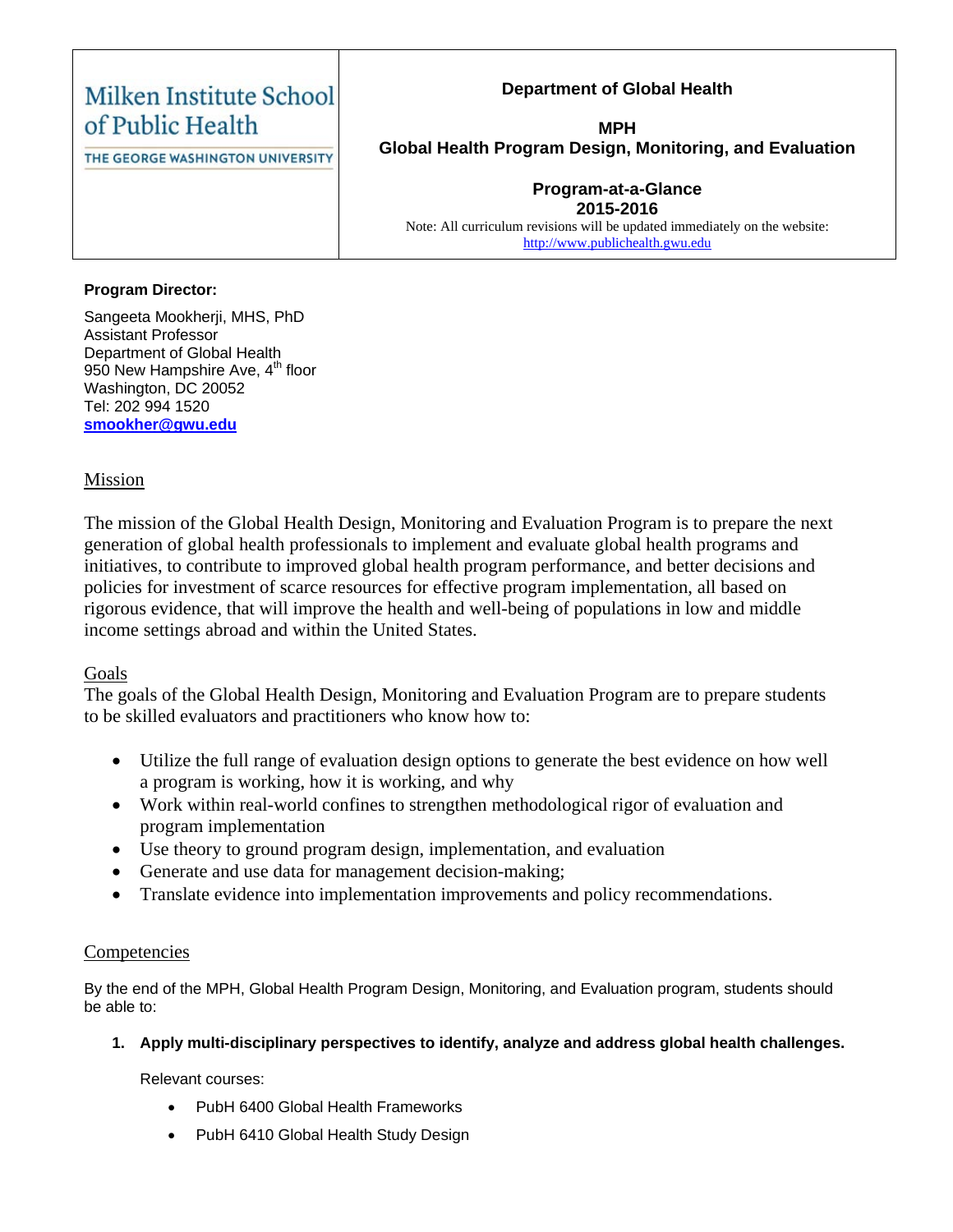- PubH 6411 Global Health Qualitative Research Methods
- **2. Distinguish between qualitative and quantitative methods and select the appropriate method depending on the specific research or programmatic need.**

Relevant courses:

- PubH 6411 Global Health Qualitative Research Methods
- PubH 6412 Global Health Quantitative Research Methods
- **3. Interpret and critique research and best practices to inform the development of evidence-based solutions for global health challenges.**

Relevant courses:

- PubH 6400 Global Health Frameworks
- PubH 6410 Global Health Study Design
- PubH 6412 Global Health Quantitative Research Methods
- **4. Communicate public health evidence on global health topics to a variety of audiences, such as technical experts, policymakers, lay audiences, and other relevant stakeholders.**

Relevant courses:

- PubH 6412 Global Health Quantitative Research Methods
- **5. Identify and address the ethical issues of global health programs, policies and research.**

Relevant courses:

- PubH 6416 Ethical and Cultural Issues in Global Health Research and Programs
- **6. Engage with diverse individuals, organizations, and communities with respect for different values, beliefs and practices.**

Relevant courses:

- PubH 6416 Ethical and Cultural Issues in Global Health Research and Programs
- **7. Explain multilevel determinants of problems in Global Health and the basis for strategies and interventions.**

Relevant courses:

- PubH 6400 Global Health Frameworks
- **8. Describe the governance and institutional landscape of global health.**

Relevant courses:

- PubH 6400 Global Health Frameworks
- **9. Demonstrate professionalism in practice, research and in communication activities.**

Relevant courses:

• PubH 6410 Global Health Study Design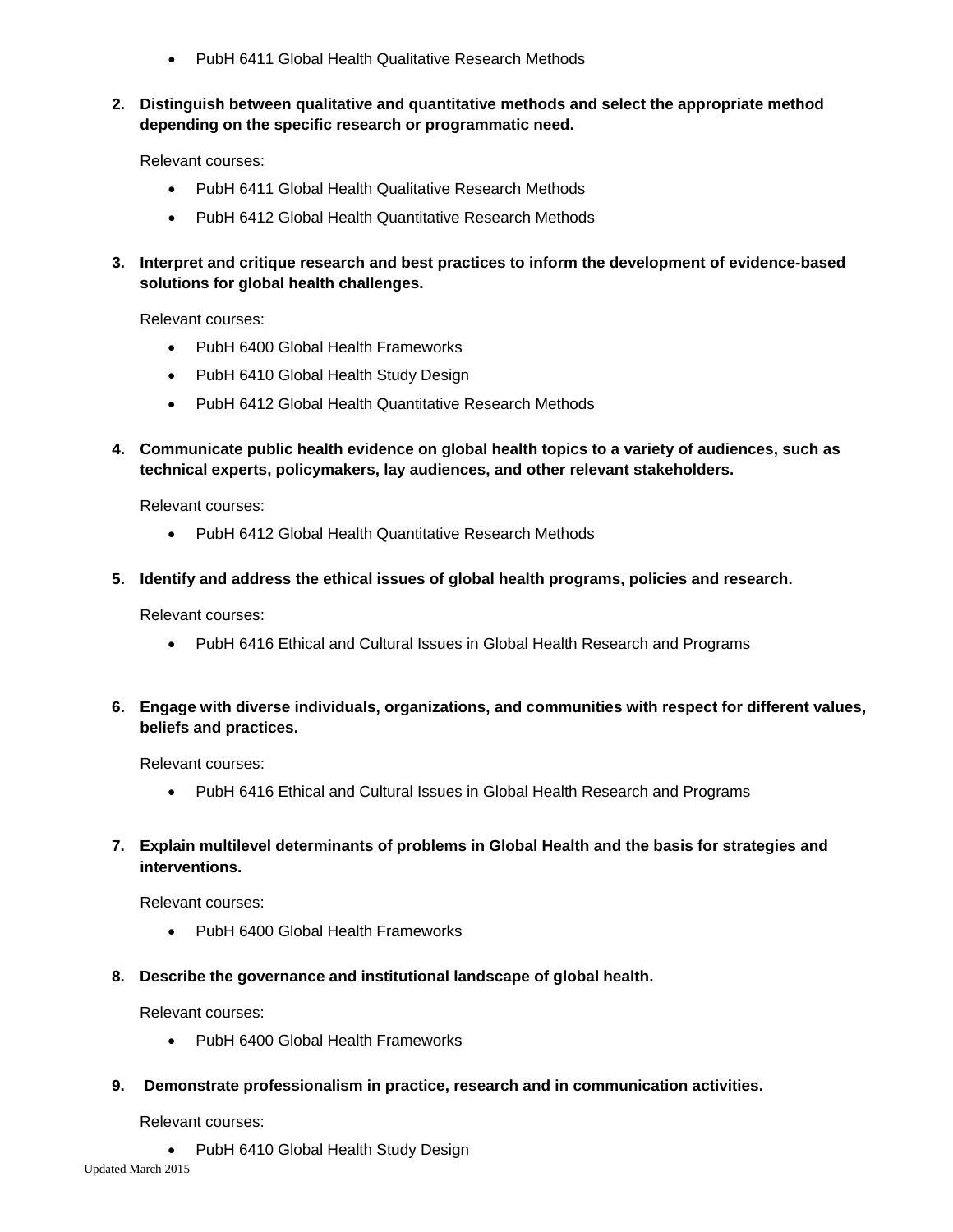- PubH 6411 Global Health Qualitative Research Methods
- PubH 6416 Ethical and Cultural Issues in Global Health Research and Programs
- **10. Utilize epidemiological data, program theory, programmatic evidence, and health systems and policy contextual information for the design of effective global health interventions and programs, as well as their monitoring and evaluation.**

Relevant courses:

- PubH 6435 Global Health Program Design and Implementation
- PubH 6501 Evaluation of Health Promotion and Disease Prevention Programs
- 11. **Compare and select monitoring frameworks and evaluation methods according to specified purposes for each**.

Relevant courses:

- PubH 6435 Global Health Program Design and Implementation
- PubH 6501 Evaluation of Health Promotion and Disease Prevention Programs

#### **12. Identify frameworks for the design of culturally acceptable and contextually feasible global health interventions and evaluations.**

Relevant courses:

PubH 6435 Global Health Program Design and Implementation

#### **13. Apply research, leadership, and communication skills to support the design, implementation, evidence and policy cycle.**

Relevant courses:

- PubH 6435 Global Health Program Design and Implementation
- PubH 6436 Global Health Program Management and Leadership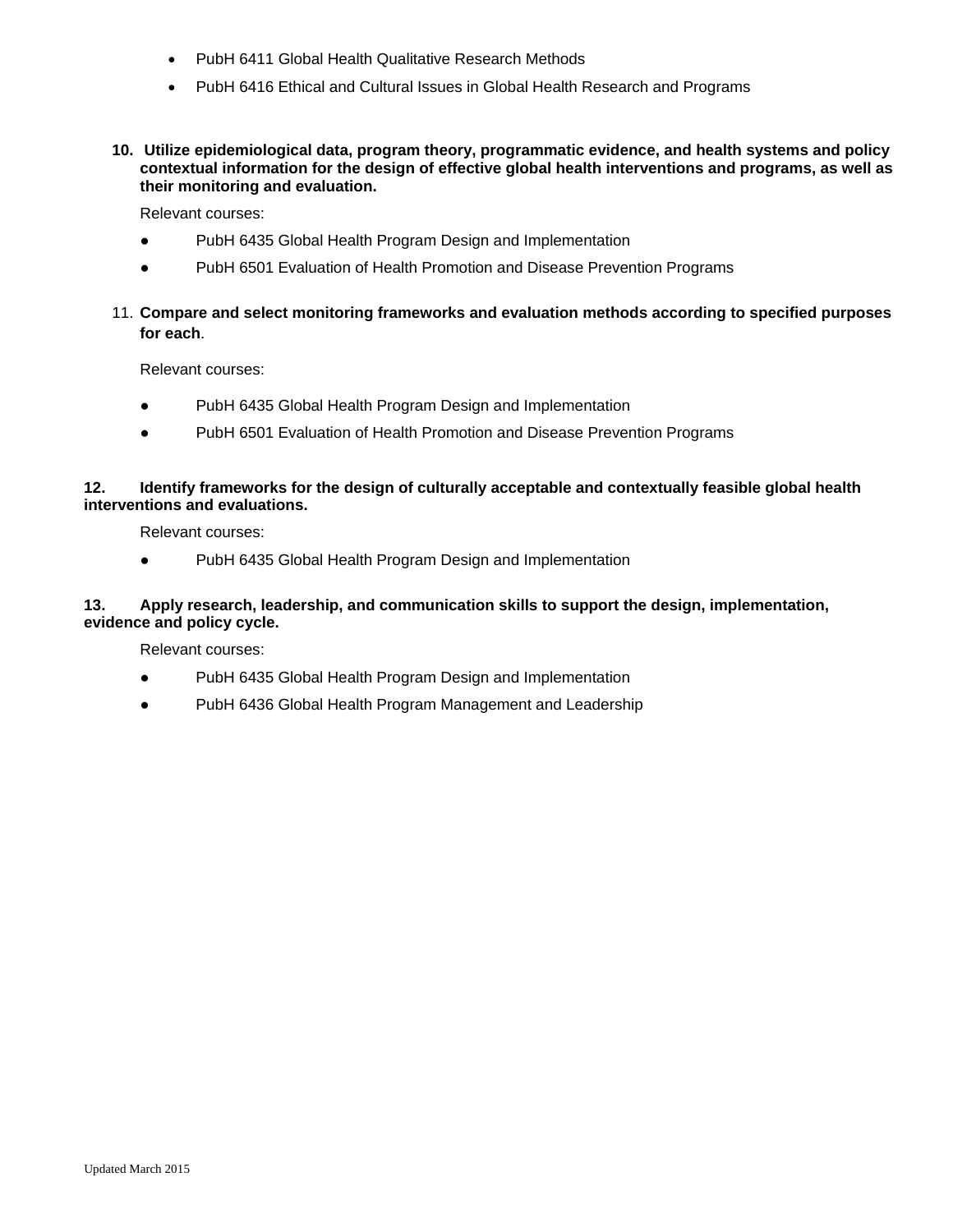# Milken Institute School of Public Health

#### **Department of Global Health MPH Global Health Program Design, Monitoring & Evaluation Program-at-Glance 2015-2016**

THE GEORGE WASHINGTON UNIVERSITY

## **REQUIRED CORE COURSES**

| <b>Course Number</b>                                                | <b>Course Name</b>                                                           | <b>Credits</b> | <b>Semester Offered</b>        | Grade |  |  |  |
|---------------------------------------------------------------------|------------------------------------------------------------------------------|----------------|--------------------------------|-------|--|--|--|
| PubH 6001                                                           | <b>Biological Concepts for Public Health</b>                                 | 2              | Fall, Spring, Summer I         |       |  |  |  |
| PubH 6002                                                           | <b>Biostatistical Applications for Public Health</b>                         | 3              | Fall, Spring, Summer 10<br>wk  |       |  |  |  |
| PubH 6003                                                           | Principles and Practice of Epidemiology                                      | 3              | Fall, Spring, Summer 10<br>wk. |       |  |  |  |
| PubH 6004                                                           | Environmental and Occupational Health in a<br>Sustainable World              | 2              | Fall, Spring, Summer I         |       |  |  |  |
| PubH 6006                                                           | Management and Policy Approaches to Public<br>Health                         | $\overline{2}$ | Fall, Spring, Summer 10<br>wk  |       |  |  |  |
| PubH 6007                                                           | Social and Behavioral Approaches to Public<br>Health                         | $\overline{2}$ | Fall, Spring, Summer I         |       |  |  |  |
| <b>Total</b>                                                        | <b>Core Credits</b>                                                          | 15             |                                |       |  |  |  |
|                                                                     | <b>Required Global Health departmental courses</b>                           |                |                                |       |  |  |  |
| PubH 6400                                                           | <b>Global Health Frameworks</b>                                              | 3              | Fall                           |       |  |  |  |
| PubH 6410                                                           | Global Health Study Design                                                   | 2              | Fall, Spring                   |       |  |  |  |
| PubH 6411                                                           | Global Health Qualitative Research Methods                                   | 2              | Spring, Summer                 |       |  |  |  |
| PubH 6412                                                           | <b>Global Health Quantitative Research Methods</b>                           | 2              | Spring, Summer                 |       |  |  |  |
| PubH 6416                                                           | Ethical and Cultural Issues in Global Health<br><b>Research and Programs</b> | 1              | Fall, Spring                   |       |  |  |  |
| <b>Total</b>                                                        | <b>Total DGH Credits</b>                                                     | 10             |                                |       |  |  |  |
| Required Program Design, Monitoring, and Evaluation program courses |                                                                              |                |                                |       |  |  |  |
| PubH 6435                                                           | Global Health Design and Implementation                                      | $\overline{2}$ | Spring, Summer                 |       |  |  |  |
| PubH 6501                                                           | Evaluation of Health Promotion and Disease<br><b>Prevention Programs</b>     | 3              | Fall, Spring                   |       |  |  |  |
| PubH 6436                                                           | Global Health Program Management and<br>Leadership                           | $\overline{2}$ | Summer, Fall                   |       |  |  |  |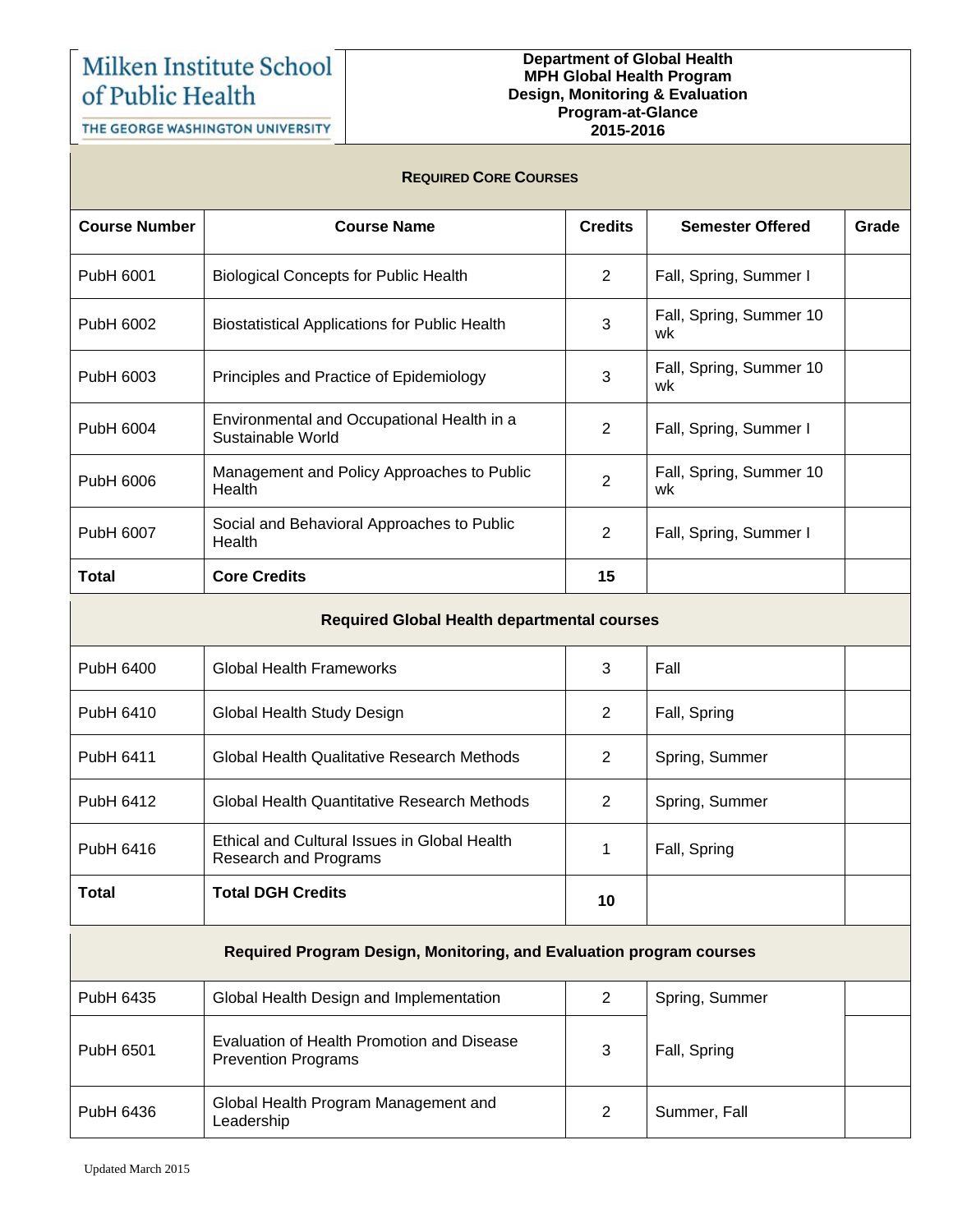| <b>Total</b>                                          | <b>Required DME Program Credits</b>                               | $\overline{7}$ |                      |  |  |
|-------------------------------------------------------|-------------------------------------------------------------------|----------------|----------------------|--|--|
| ELECTIVES: A minimum of 4 credits from the following: |                                                                   |                |                      |  |  |
| PubH 6437                                             | Global Health Case Study Methods for Evaluation                   | $\overline{2}$ | Spring               |  |  |
| PubH 6440                                             | Global Health Economics and Finance                               | $\overline{2}$ | Spring               |  |  |
| PubH 6442                                             | <b>Comparative Health Systems</b>                                 | $\overline{2}$ | Fall                 |  |  |
| PubH 6441                                             | International Health Organizations                                | $\overline{2}$ | Fall                 |  |  |
| PubH 6262                                             | Introduction to Geographical Information Systems                  | 1              | Fall, Spring, Summer |  |  |
| PubH 6263                                             | Advanced Geographical Information Systems                         | 1              | Fall, Spring, Summer |  |  |
| <b>ANTH 6505</b>                                      | <b>Medical Anthropology</b>                                       | 3              | Spring               |  |  |
| PubH 6340                                             | <b>Health Economics and Finance</b>                               | 3              | Fall, Spring         |  |  |
| PubH 6352                                             | Basics of Health Economics for Policy                             | 1              | Fall                 |  |  |
|                                                       | ELECTIVES: A minimum of 5 credits from the following:             |                |                      |  |  |
| PubH 6480                                             | Public Health in Complex Emergencies                              | $\overline{2}$ | Fall                 |  |  |
| PubH 6481                                             | <b>Global Mental Health</b>                                       | 2              | Spring               |  |  |
| <b>PubH 6482</b>                                      | International Nutrition and Food Policy                           | 2              | Spring               |  |  |
| PubH 6484                                             | Prevention and Control of Vector Borne Diseases                   | $\mathbf{2}$   | Fall                 |  |  |
| PubH 6485                                             | Prevention and Control of Water and Sanitation<br><b>Diseases</b> | 1              | Summer               |  |  |
| PubH 6132                                             | WASH/Disaster Relief Management and<br>Development                | $\overline{2}$ | Fall                 |  |  |
| PubH 6250                                             | Epidemiology of HIV/AIDS                                          | $\overline{2}$ | Fall                 |  |  |
| PubH 6xxx                                             | Any SPH or GWU course(s) with advisor's<br>approval via petition  | $1 - 3$        | Fall, Spring, Summer |  |  |
| <b>Total</b>                                          | <b>Total Elective Credits</b>                                     | 9              |                      |  |  |
| <b>PRACTICUM AND CULMINATING EXPERIENCE</b>           |                                                                   |                |                      |  |  |
| PubH 6014.14                                          | Practicum                                                         | $\overline{2}$ | Fall, Spring, Summer |  |  |
| PubH 6015.14                                          | <b>Culminating Experience</b>                                     | $\overline{c}$ | Fall, Spring, Summer |  |  |
| <b>Total</b>                                          | <b>Practicum and Culminating Experience</b>                       | 4              |                      |  |  |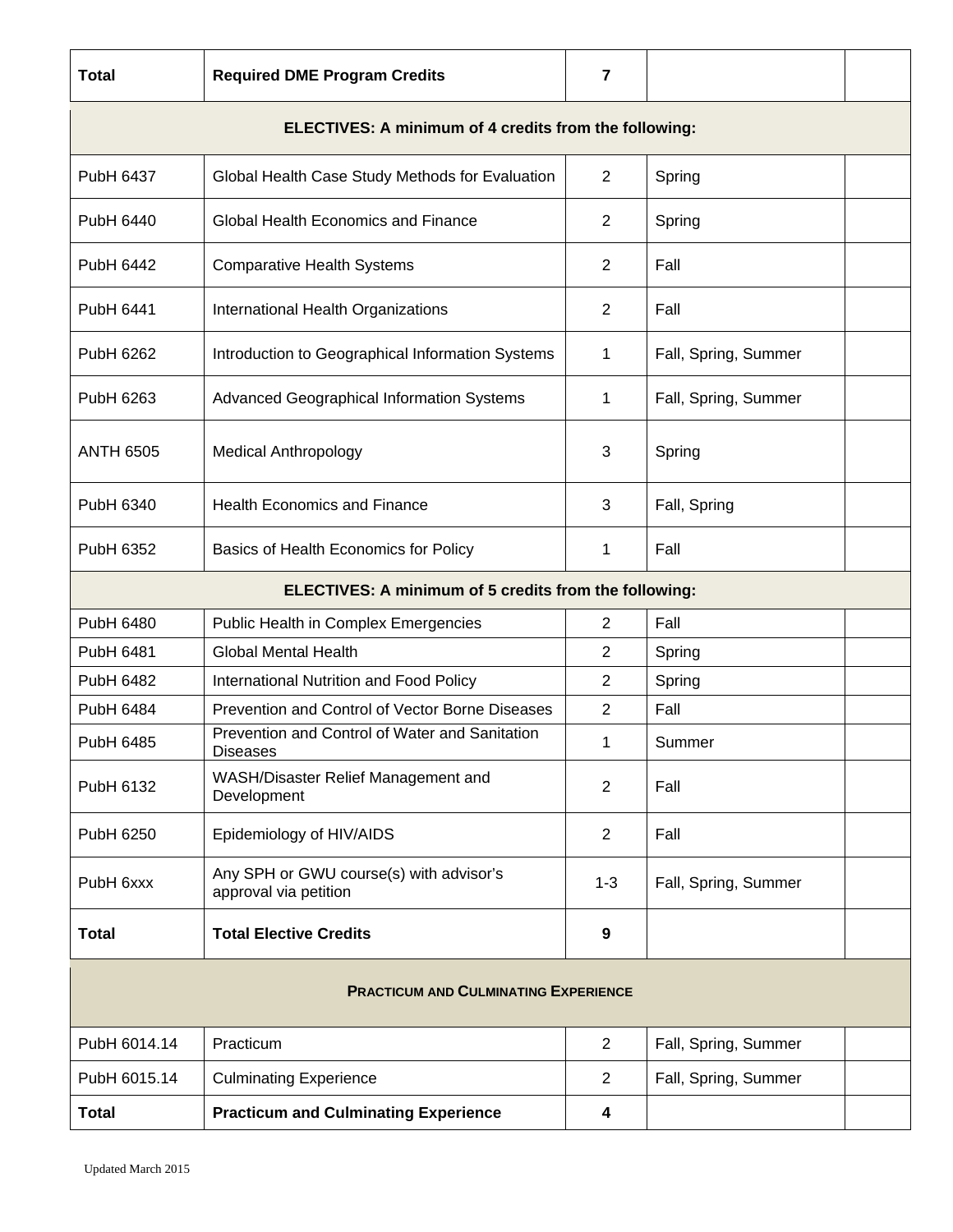**Course Descriptions and Registration** information can be found on the website: [http://publichealth.gwu.edu/academics/.](http://publichealth.gwu.edu/academics/)

## **Graduation Requirements**

# **MPH**

- 1. **Graduate Credit Requirement:** 45 graduate credits are required.
- 2. **Course Requirements:** Successful completion of the Core Courses and the Program-Specific Courses are required.
- 3. **Grade Point Requirement:** A 3.0 (B average) overall grade point average is required.
- 4. **Time Limit Requirement:** The degree must be completed within four years.
- 5. **Transfer Credit Policy:** Up to 12 graduate credits that have not been applied to a previous graduate degree may be transferred to the MPH. Up to 18 credits may be transferred to the MPH from the SPHHS Graduate Certificate. Credits must have been earned from an accredited institution in the last 3 years with a grade point of 3.0 or better.
- 6. **CITI Training requirement:** All students are required to complete training regarding human subject protection regulation and the Health Insurance Portability and Accountability Act of 1996 (HIPAA). To fulfill this requirement, you must complete the Collaborative IRB Training Initiative (CITI) Course in The Protection of Human Research Subjects.
- 7. **Integrity Quiz & Plagiarism requirement**: All students are required to review the George Washington University Code of Academic Integrity and take the quiz within their first semester of study. The Code of Integrity and step-by-step instructions can be found here: http://publichealth.gwu.edu/integrity
- 8. **Professional Enhancement requirement**: Students must participate in 8 hours per degree program of advisor pre-approved Public Health-related lectures, seminars, and symposia, related to your field of study. Professional Enhancement activities supplement the academic curriculum and help prepare students to participate actively in the professional community. Opportunities for professional enhancement are regularly publicized via the Milken Institute SPH Listserv and through your department or advisor. Students must submit documentation of Professional Enhancement activities to the Office of Student Records. The documentation consists of the Professional Enhancement Form

http://publichealth.gwu.edu/academics/forms (which includes a prior approval signature from the student's advisor, a description of the program agenda, and proof of attendance. Remember to submit your documentation before you apply to graduate!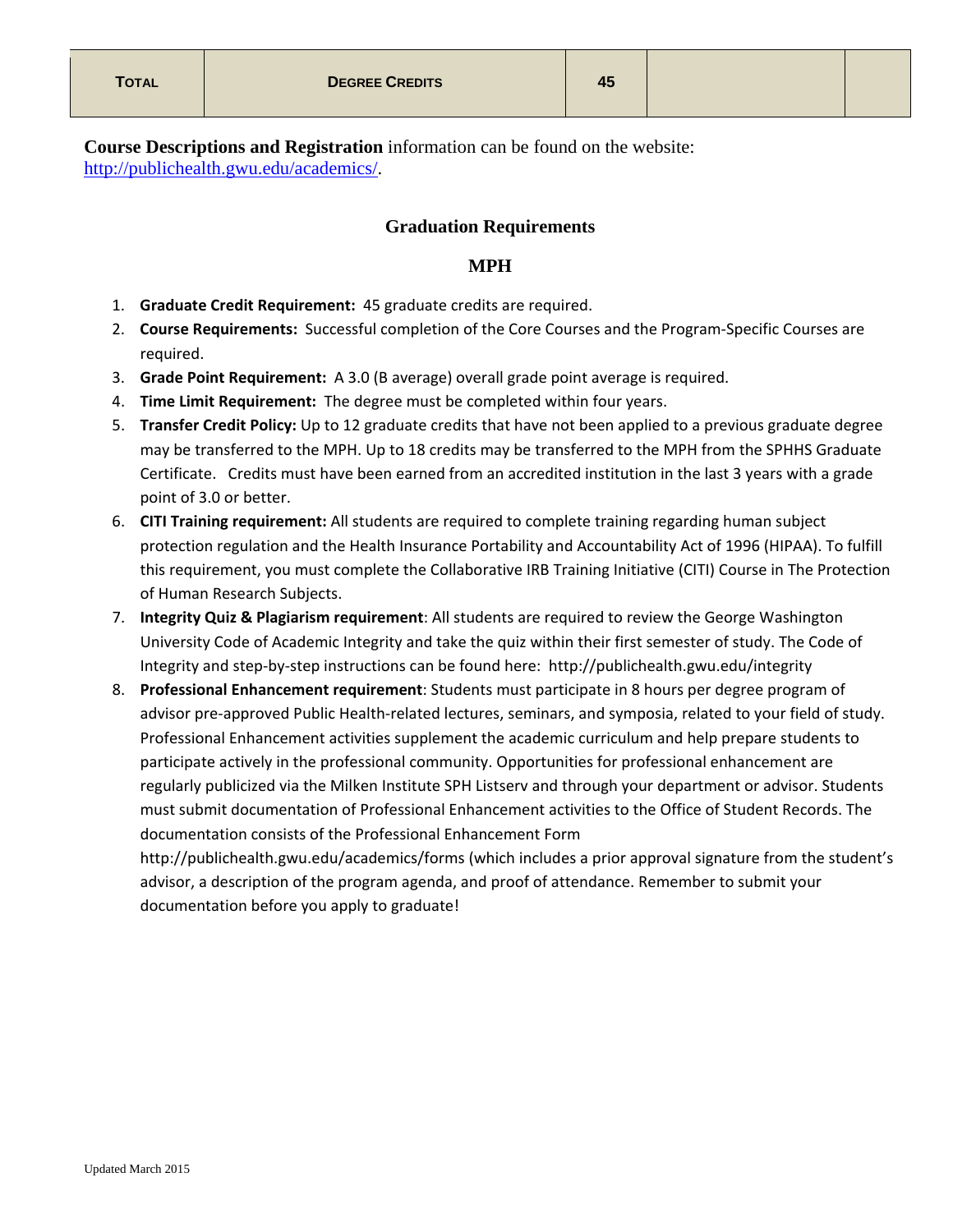# Milken Institute School of Public Health

# **MPH Global Health Program Design, Monitoring & Evaluation**

THE GEORGE WASHINGTON UNIVERSITY

**Advising Tips**

**NOTE: Always see your advisor for course scheduling and sequencing strategies, but remember that proper course selection, fulfilling requirements, and ontime graduation are your responsibilities.**

The Master of Public Health (MPH) curriculum consists of four types of courses:

- Required Core Courses (PubH 6001, 6002, 6003, 6004, 6006, and 6007)
- Required Program-Specific Courses
- **Electives**
- Required Practicum and Culminating Experience

The MPH core courses are designed to provide students with a broad public health context as well as a critical foundation for subsequent coursework. Early completion of these core courses ensures that students will have the base of knowledge to successfully complete the program specific courses and to get as much as possible out of them. As such, entering students are expected to enroll in MPH core courses in accordance with the following guidelines:

- We expect MPH students to complete the MPH core courses in their first year of graduate study (fall/spring/summer).
- Students may take core courses in any order.

Part-time students (who generally take 5 to 7 credits per semester) will typically concentrate on taking just core courses in their first year, and then take programspecific courses in their second and third years.

In order to help assure that all students complete core courses in the first year of study, Milken Institute SPH will offer all core courses during all three semesters (fall, spring, and summer). This will allow students who wish to complete their MPH degree within two years to do so, and will allow every student to make steady progress toward completing the MPH degree.

We recognize that there may be exceptional circumstances that make it difficult for a student to complete core courses in the first year as outlined above. Any such student should discuss this situation with his or her academic advisor.

For additional information and resources regarding registration, course descriptions, schedule of classes, etc. follow this link: [http://publichealth.gwu.edu/academics.](http://publichealth.gwu.edu/academics)

Updated March 2015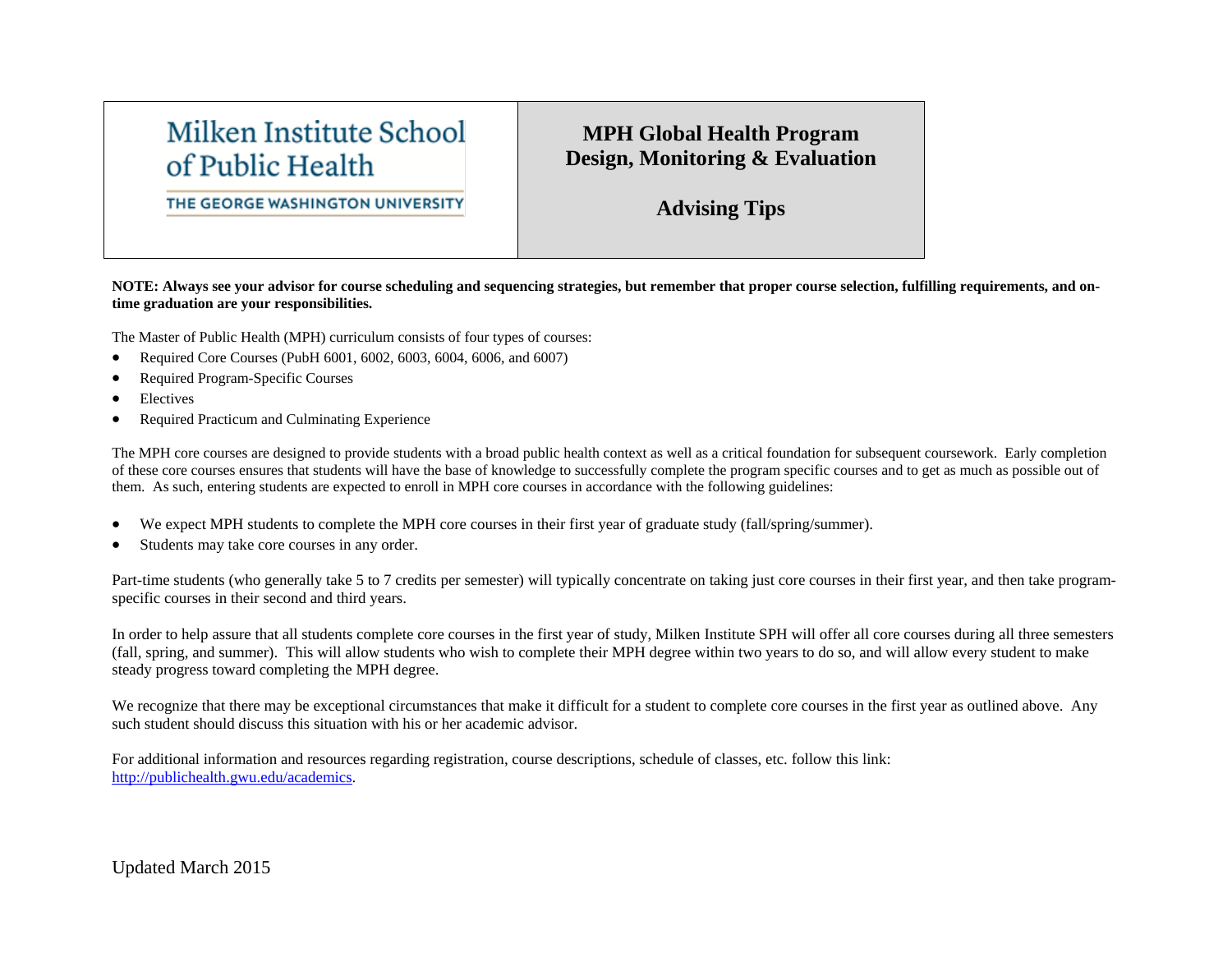# **The Department of Global Health Global Health Program Design, Monitoring and Evaluation (DME) MPH Program Course Mapping Examples 2015-2016**

Below are two potential course-sequencing options. If students follow one of these two course maps, they will be able to complete their MPH in 5 semesters. Students who do not strictly follow one of these maps may run into course scheduling conflicts. Please talk to your advisor about which option is best for you. The following are advising tips relating to course sequencing:

- All global health students must take PubH 6400-Global Health Frameworks during their first fall semester
- Methods courses have precise sequencing: PubH 6411-GH Qualitative Research Methods and PubH 6412-GH Quantitaitve Research Methods should be taken simultaneously. Both courses have two prerequisites: PubH 6002 and PubH 6410.

The Global Health Program Design Monitoring and Evaluation program contains a total of 9 electives credits that must be chosen from the list of elective courses, provided in the program guide. Elective courses are often offered once per year, so students should plan which courses to take in advance. The 'Elective Course(s)' credits listed in the below course maps indicate the suggested distribution of these elective credits, but students can choose to distribute them however they feel fit. Students are advised to work with their advisor when deciding on electives.

| $1st$ year Fall                             |                | 1 <sup>st</sup> year Spring                  |                | 1 <sup>st</sup> year Summer                |                |
|---------------------------------------------|----------------|----------------------------------------------|----------------|--------------------------------------------|----------------|
|                                             | <b>Credits</b> |                                              | <b>Credits</b> |                                            | <b>Credits</b> |
| 6400 Global Health Frameworks               | 3              | 6003 Principles and Practice of Epidemiology | 3              | 6001 Biological Concepts for Public Health | 2              |
| 6002 Biostatistical Applications for Public | 3              | 6435 GH Program Dev. and Implementation      | 2              | 6006 Management and Policy Approaches to   | 3              |
| Health                                      |                |                                              |                | Public Health                              |                |
| 6410 Global Health Study Design             | 2              | 6411 GH Qualitative Research Methods         | 2              | 6007 Social & Behavioral Approaches to     |                |
|                                             |                |                                              |                | Health                                     |                |
| 6416 Ethical and Cultural Issues in GH      |                | 6412 GH Quantitative Research Methods        | 2              | <b>Elective Course</b>                     |                |
| Research                                    |                |                                              |                |                                            |                |
| 6004 Environmental and Occupational         | 2              | Elective Course(s)                           | 2              |                                            |                |
| Health                                      |                |                                              |                |                                            |                |
| <b>Total semester credits</b>               | 11             | <b>Total semester credits</b>                | 11             | <b>Total semester credits</b>              | 8              |
|                                             |                |                                              |                |                                            |                |
| 2nd year Fall                               |                | 2 <sup>nd</sup><br>year Spring               |                | $2nd$ vear Summer                          |                |
| 6436 Global Health Program Management       | $\overline{2}$ | 6015 Culminating Experience*                 | 2              | *Students often opt to work on their       |                |
|                                             |                |                                              |                | Culminating Experience over the summer     |                |
| 6501 Evaluation of Health Promotion and     | 3              | 6014 Practicum                               | 2              |                                            |                |
| Disease Prevention Programs                 |                |                                              |                |                                            |                |

# *Option 1: Beginning DME concentration courses in spring semester:*

Updated March 2015